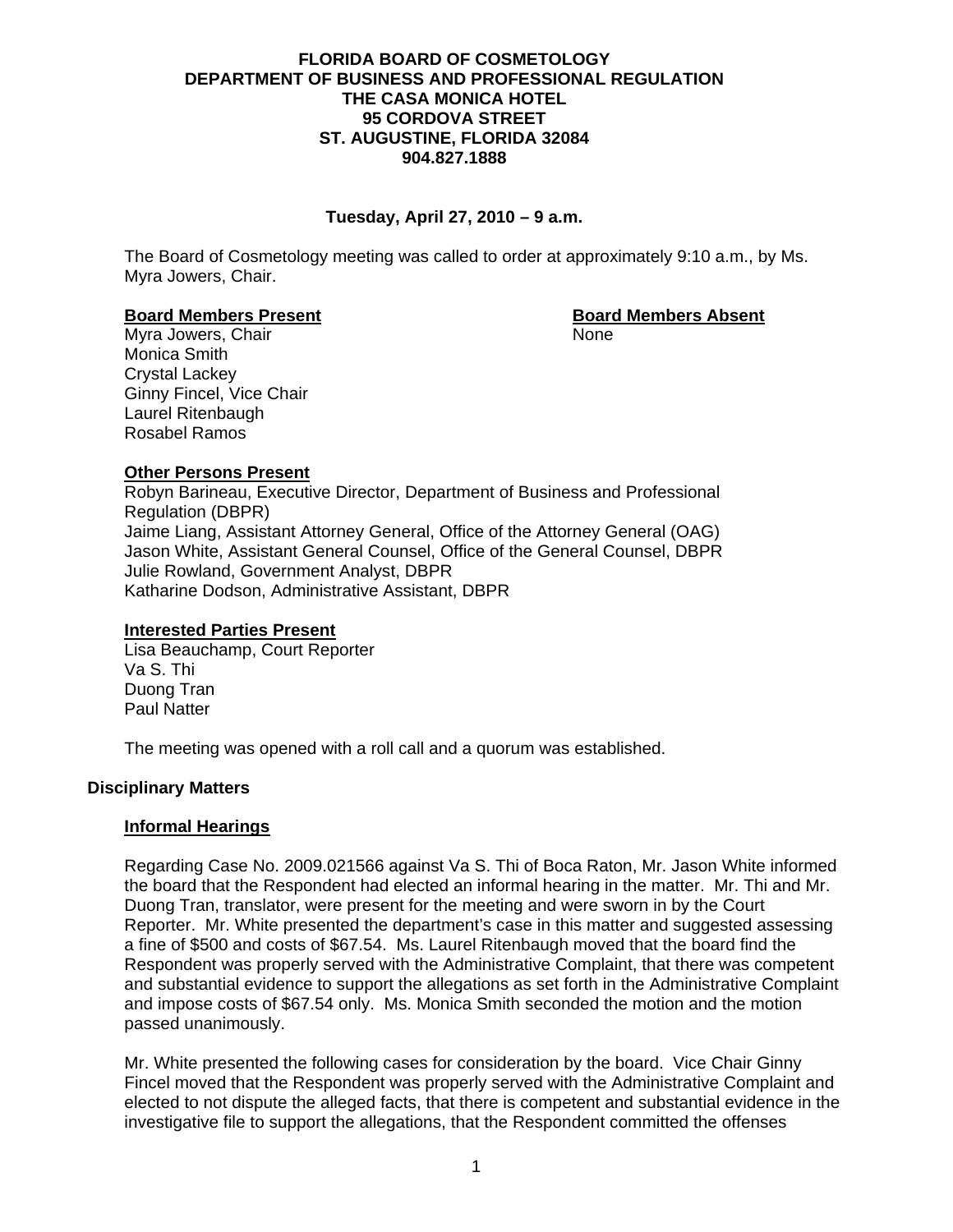outlined in the Administrative Complaint, and that the board impose a penalty on the Respondent as shown below:

- Loretta Boyce; Stuart Case No. 2008.053021 \$500 fine and \$134.06 costs
- Elegance Day Spa; West Palm Beach Case No. 2009.025846 \$600 fine and \$106.22 costs
- Tikisha Monrez Gobourne; Sarasota Case No. 2008.009066 \$500 fine and \$93.56 costs
- Douglas Lopez; Royal Palm Beach Case No. 2009.018685 \$500 fine and \$115.85 costs Six month stayed suspension Re-inspection in six months
- Theresa McCollum: West Palm Beach Case No. 2009.027482 \$600 fine and \$106.22 costs Six month stayed suspension Re-inspection in six months
- Nail Shop; Pinellas Park Case No. 2008.053529 \$500 fine and \$93.97 costs and \$195 lab fee
- Tam Minh Nguyen; Santa Rosa Beach Case No. 2009.018941 \$69.51 costs Revocation of license FS 875102

Ms. Ritenbaugh seconded the motion and the motion passed unanimously.

# **Motions for Waiver of Rights and Final Order**

Regarding Case No. 2009.014343 against Paul Natter of Miami, Mr. White presented the department's case and suggested imposing a fine of \$500 and costs of \$181.78. Mr. Natter was present for the meeting and was sworn in by the Court Reporter. Ms. Ritenbaugh moved that the board find that the Respondent was properly served with the Administrative Complaint, the Respondent failed to respond within 21 days thereby waiving their right to elect a hearing in this matter, that the board accept the allegations as stated in the Administrative Complaint and adopt them as the findings of fact and conclusions of law of the board and impose a fine of \$500 and costs of \$181.78 to be paid over a period of six months, with the first payment of \$281.78 due within 30 days of the final order and five monthly payments of \$100 each. Vice Chair Fincel seconded the motion and the motion passed unanimously.

Regarding Case No. 2009.017846 against Nails Ave Salon of Tampa, Mr. White presented the department's case and suggested imposing a fine of \$500 and costs of \$197.98. The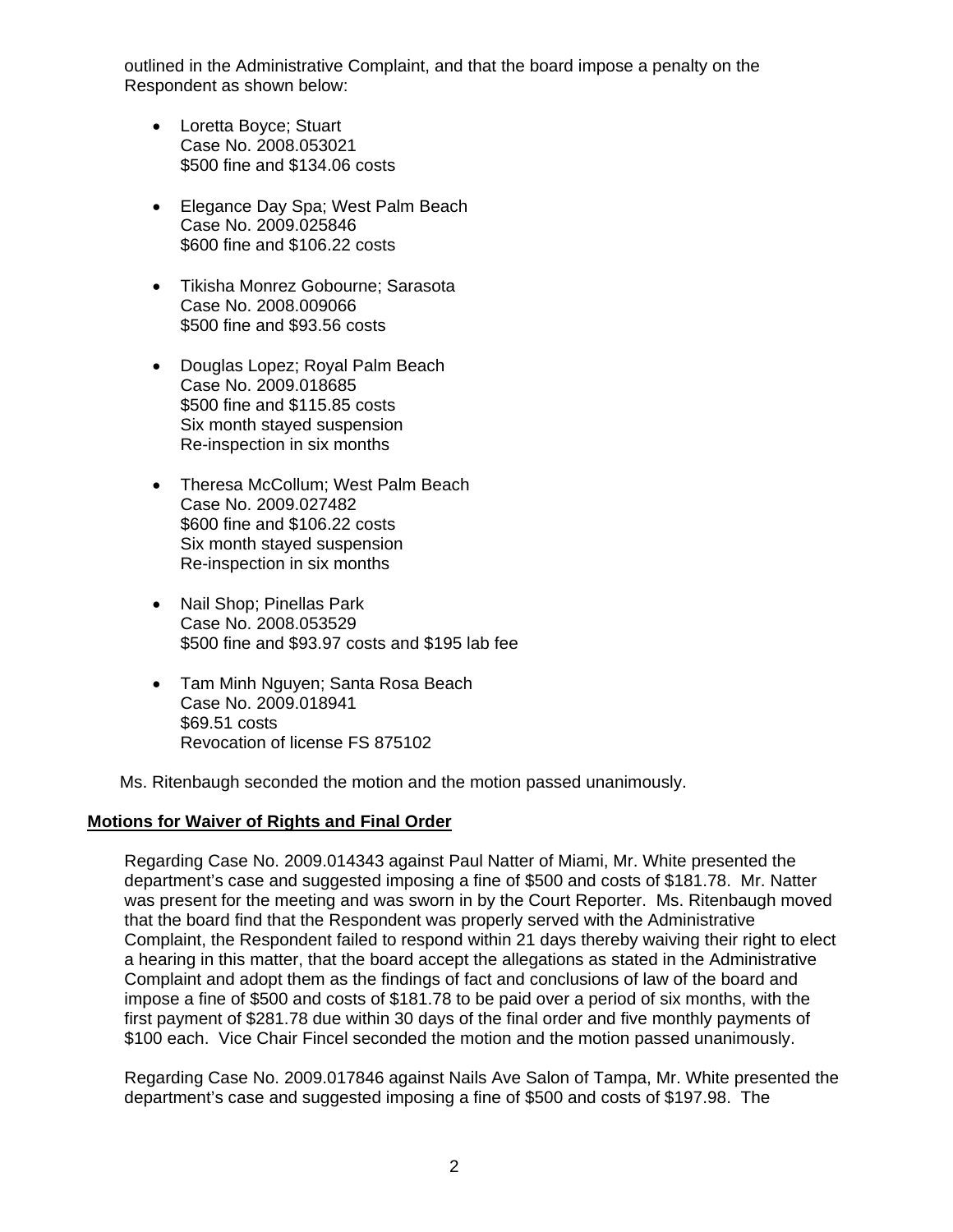Respondent was not present for the meeting. Vice Chair Fincel moved that the board find that the Respondent was properly served with the Administrative Complaint, the Respondent failed to respond within 21 days thereby waiving their right to elect a hearing in this matter, that the board accept the allegations as stated in the Administrative Complaint and adopt them as the findings of fact and conclusions of law of the board and impose a fine of \$500 and costs of \$197.98, plus revocation of the Respondent's cosmetology salon license CE 9975559. Ms. Ritenbaugh seconded the motion and the motion passed unanimously.

Unless otherwise stated, by appropriate motion the board found that the Respondent was properly served with the Administrative Complaint, the Respondent failed to respond within 21 days thereby waiving their right to elect a hearing in this matter, the board accepts the allegations as stated in the Administrative Complaint and adopted them as findings of the fact and conclusions of the law of the board, and imposed the penalties shown below:

- Beyond Glamour, d/b/a Radiant Expressions; Wesley Chapel Case No. 2009.032901 \$500 fine and \$122.08 costs
- Bodycut Fitness Center; Miami Case No. 2009.032609 \$700 fine and \$92.03 costs Six month stayed suspension Re-inspection in six months
- Mary Sanovia Butler; Ft. Lauderdale Case No. 2007.064829 \$500 fine and \$84.81 costs Revocation of license HB 2675
- D&D Nails; Orlando Case No. 2008.006045 \$500 fine and \$289.82 costs
- Exodus Unisex Salon; Palm Bay Case No. 2009.018401 \$1,000 fine and \$131.49 costs Six month stayed suspension Re-inspection in six months
- Quyen Thi Ha & Nail Art; Vero Beach Case Nos. 2009.011835 & 2008.061775 \$150 fine and \$127.39 costs
- Bianca Johnson; Pompano Beach Case No. 2007.064914 \$500 fine and \$116.43 costs Revocation of license HB 2547
- Robert L. Johnson; Palmetto Case No. 2008.053966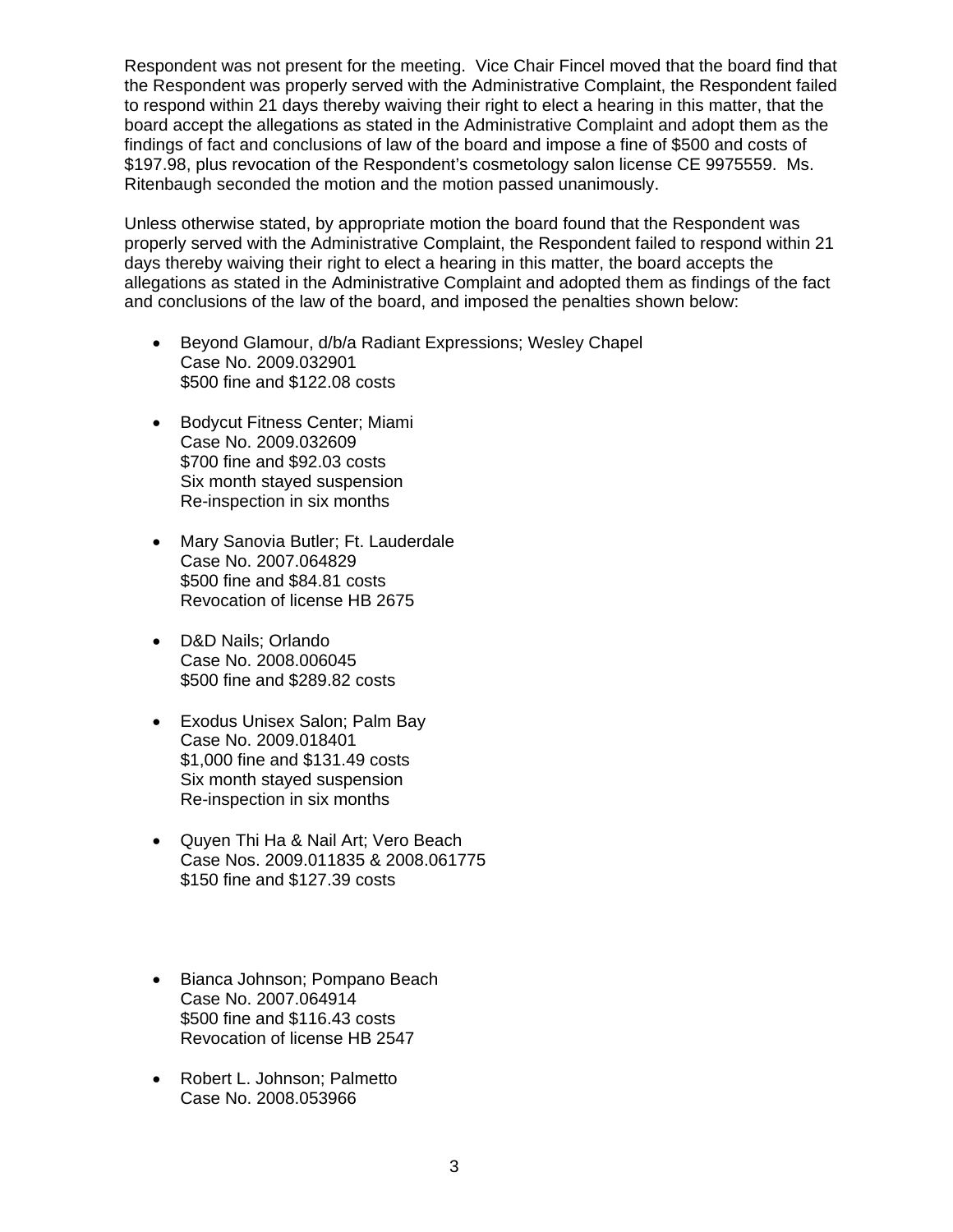\$500 fine and \$79.81 costs

- Loan Thi Le; West Palm Beach Case No. 2009.011174 \$250 fine and \$222.91 costs
- Lee Nails; Blountstown Case No. 2009.028073 \$500 fine and \$143.73 costs
- Montamene Lorvens; Miami Case No. 2009.032635 \$500 fine and \$63.83 costs Six month stayed suspension
- Sharonda Laveta McNair; Ft. Lauderdale Case No. 2007.064830 \$500 fine and \$124.33 costs Revocation of license HB 2716
- Motherland Hair, d/b/a Boly Sall; St. Petersburg Case No. 2009.021403 \$1,00 fine and \$108.04 costs Six month stayed suspension Re-inspection in six months
- Nuestro Salon Latino; Orlando Case No. 2009.032608 \$2,150 fine and \$121.67 costs Six month stayed suspension Re-inspection in six months
- Regal Nails; Ft. Pierce Case No. 2009.023898 \$500 fine and \$100.22 costs
- Christine Jann Richards; Miramar Case No. 2007.064870 \$500 fine and \$132.24 costs Revocation of license HB 3196
- Studio Jer'Mel; Jacksonville Case No. 2009.034772 \$500 fine and \$230.14 costs
- Loretta Timmons; Palm City Case No. 2007.042362 \$500 fine and \$114.94 costs
- Alexis Torres; Lake Worth Case No. 2009.004800 \$1,500 fine and \$65.52 costs Six month stayed suspension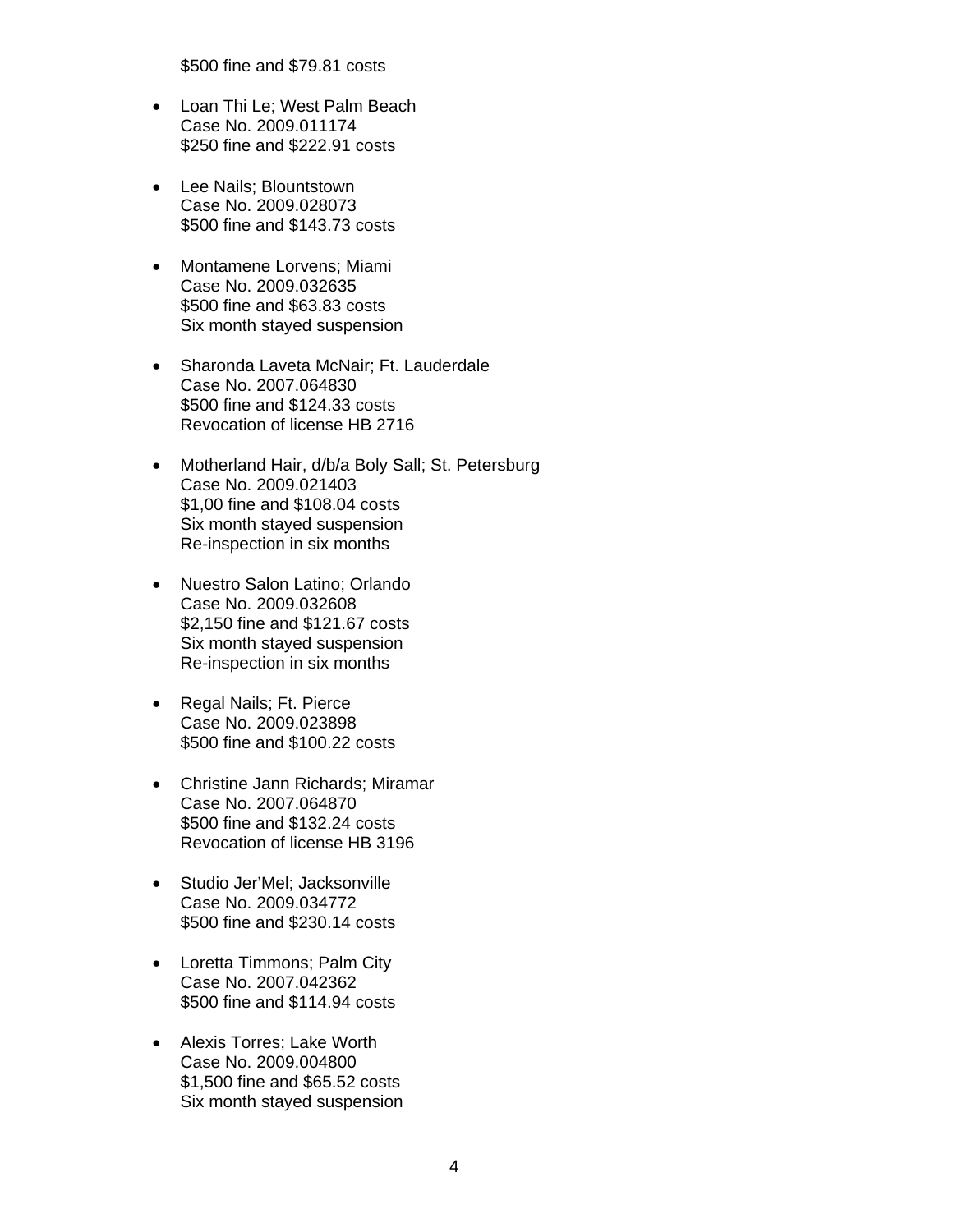- Tu Thanh Tran; Jensen Beach Case No. 2009.011702 \$200 fine and \$109.04 costs
- Alicia Trice; West Palm Beach Case No. 2009.021172 \$500 fine and \$107.25 costs Six month stayed suspension
- Upscale Barbershop Lounge Salon; Orlando Case No. 2009.012056 \$500 fine and \$136.83 costs Six month stayed suspension Re-inspection in six months
- Unique Styles Hair Salon; West Palm Beach Case No. 2009.002704 \$550 fine and \$117.80 costs
- Fay C. Villoch; Miramar Case No. 2007.064916 \$500 fine and \$84.81 costs Revocation of license HB 2626
- Kathleen Walkin; Miami Case No. 2009.032677 \$500 fine and \$85.63 costs Six month stayed suspension
- Stacey R. Williams; Jacksonville Case No. 2008.067795 \$500 fine and \$70.63 costs

#### **Settlement Stipulations**

Unless otherwise stated, by appropriate motion the board found the Respondent to have committed the offenses as alleged in the Administrative Complaint and adopted the Stipulation of the parties as the board's final action regarding a penalty to be imposed on the Respondent as follows:

- Andy Xuan Nguyen; Royal Palm Beach Case No. 2009.01841 \$250 fine and \$229.44 costs
- Rose Nails and Cong Van Vo; Royal Palm Beach Case Nos. 2009.025804 and 2009.027474 \$250 fine and \$229.44 costs Six month stayed suspension Re-inspection in six months
- Elvershon Eldrake Williams, Sr.; Jacksonville